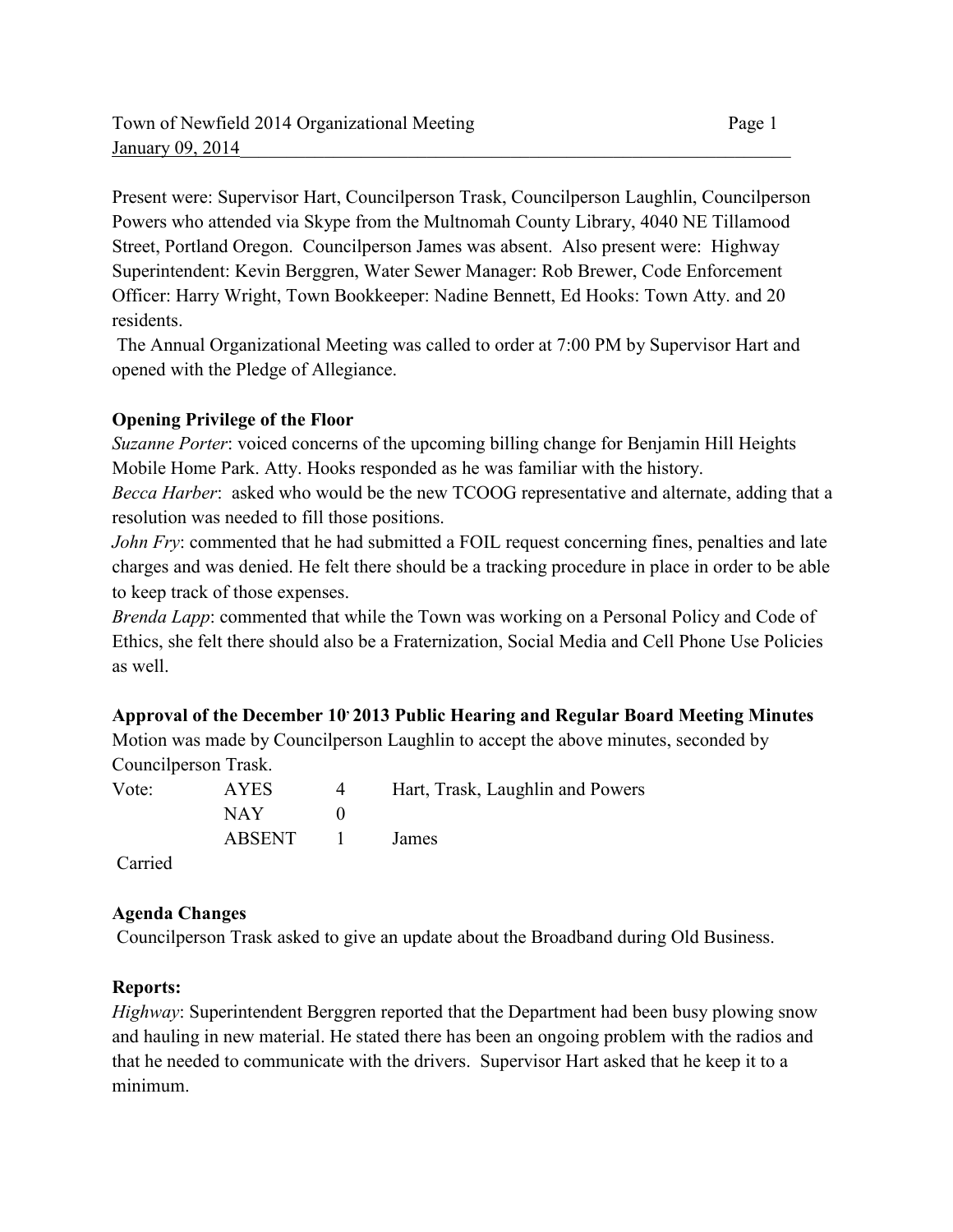There was also discussion of the shortage of sand and stone. Superintendent Hart asked about the replacement of a plow truck.

*Water/Sewer:* Water/Sewer Manager Brewer reported there had been several breakages: 12/17 a 10 inch water pipe break on West Danby Road,12/19 a break on Shaffer Road, replacement of a water meter at Benjamin Hill Heights Mobile Home Park is needed, and 1/7 a water pipe break at the Horizon Apartments. He also commented that the main well house will require attention next year. There was also a leak up at the school today. Supervisor Hart asked if there were problems in the future that would need attending to. Mr. Brewer felt the pumps in the main well house will need attention in the next year, with the possibility of a new well as the pump cannot be pulled out.

*Recreation:* Recreation Director Reid Hoiskins was absent due to sports, but left a report for December and January.

*Code Enforcement:* Code Enforcement Officer Wright reported that building permits had slowed down. Councilperson Laughlin asked if Storm Water Bills had been sent to the developers. CEO Wright explained there was positive equity as there was an escrow account for each development application. Councilperson Laughlin asked it the Bookkeeper could have copies of the bills/statements.

# **New Business**

Supervisor Hart read through the proposed Annual Authorizations.

Motion was made by Councilperson Trask to approve Resolution 1-2014.

Councilperson Laughlin commented item number 11 should be the Recreation Director and Recreation Coordinator salaries should not exceed \$17,620.00. Nadine Bennett the Town's Bookkeeper also asked for a correction on item number 4, that the monthly Town employees shall be paid on the third day of each month. Supervisor Hart asked to rescind the previous motion and modify the proposed Annual Authorizations with the corrections. Councilperson Laughlin, seconded by Trask offered a friendly amendment to approve proposed Resolution No. 1-2014

# **RESOLUTION NO. 1-2014 ANNUAL AUTHORIZATIONS**

- 1. Official meeting dates for the Town Board Meetings will the second Thursday of each month at 7:00PM, study sessions, if needed, will be held on the fourth Thursday at 7:00PM.
- 2. Official Depositions for the Town will be Tioga State Bank.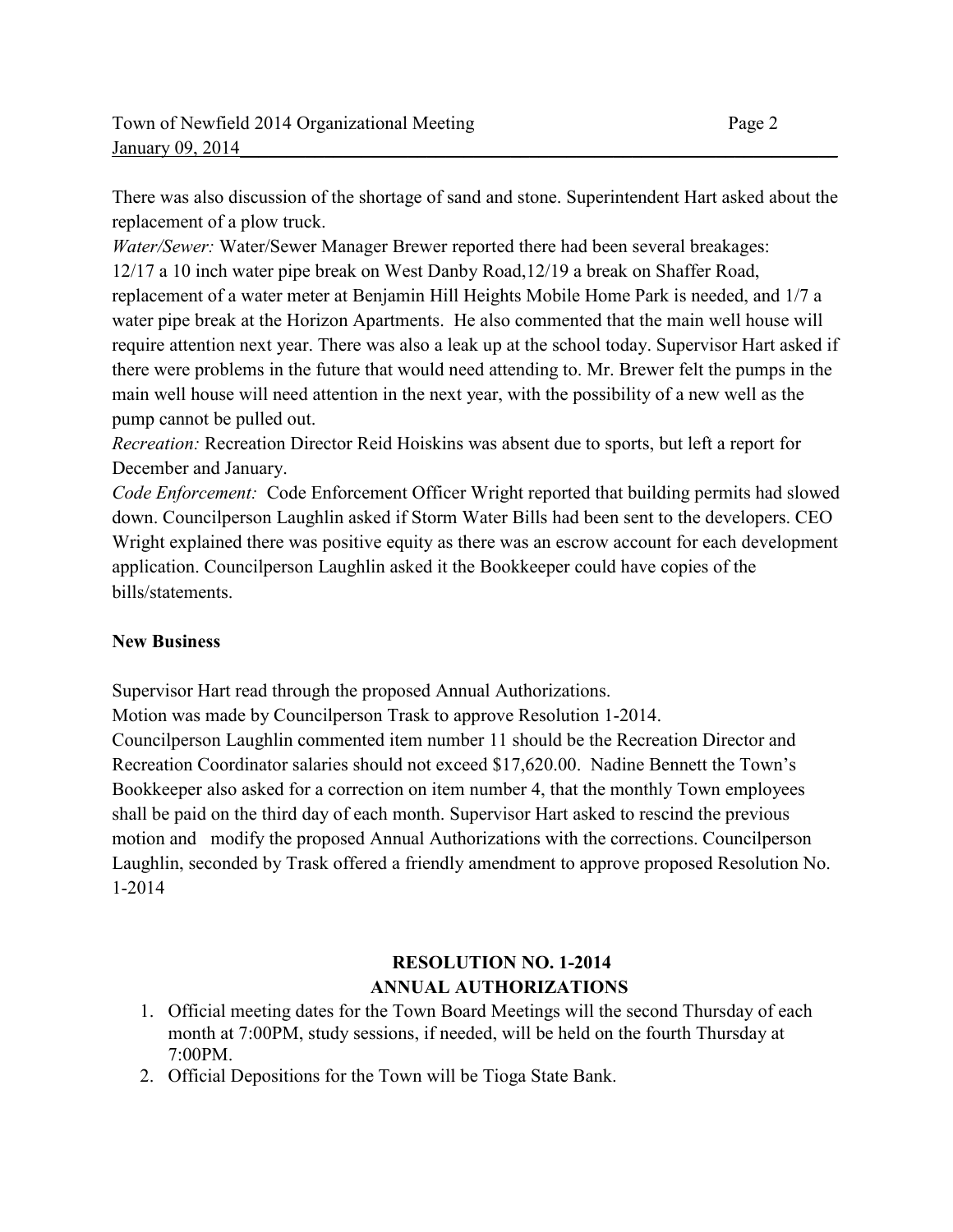- 3. Town officials will be reimbursed for all necessary expenses when on Town Business. Mileage rate for use of personal vehicles to be set at 56.5cents per mile.
- 4. Highway Department workers, Deputy Highway Superintendent, Deputy Clerk and Bookkeeper shall be paid weekly. Elected officials and all other Town employees shall be paid monthly on the third day of each month.
- 5. The Highway Dept. is authorized to perform in-kind services for the Newfield School District, fuel costs shall be reimbursed by the District to the Town.
- 6. Highway Superintendent to purchase salt, gas, diesel fuel, and tires on state or county bid.
- 7. The Town Clerk shall submit for payment all time sensitive recurring expenses, such as utility bills, if payable due date is prior to the regular monthly Board Meeting. These paid bills to be included in the Monthly Abstract.
- 8. Harry Wright is appointed Fire/Building Code and Environmental Code Officer at an annual salary of \$34,529.00.
- 9. Water and Sewer Billing Clerk shall be Karen Kenerson at an annual salary of \$924.00 per year.
- 10. Tax Collector shall be Karen Kenerson.
- 11. Youth Recreation Director shall be Reid Hoskins and the Recreation Coordinator Sierra Yaple annual salaries are not to exceed \$17,620.00.
- 12. Water/Sewer Supervisor shall be Rob Brewer at the hourly rate of \$24.27.
- 13. Christine Wright shall provide cleaning services at an annual rate of \$3,000.00
- 14. Justice Payne`s Court Clerk shall be paid an annual salary not to exceed \$15,455.00.
- 15. Justice Strosnider`s Court Clerk shall be paid an annual salary not to exceed \$14,637.00. 16. Jenny Rumsey shall be appointed the School Crossing Guard at an hourly rate of \$8.43

per hour.

- 17. The Deputy Town Clerk shall be paid \$13.58 per hour not to exceed \$18,801.00.
- 18. The Supervisor's Bookkeeper shall be paid \$18.80 per hour not to exceed \$20,000.00.
- 19. The Supervisor's Secretary shall be paid \$13.00 per hour.
- 20. Bookkeeper to be in charge of employee's benefits including writing notification to employees in respect to NYS Retirement System.
- 21. Alan Chaffee to be the Town Historian
- 22. The Town Clerk shall record and keep minutes to all Board meetings and Work Sessions.
- 23. Deputy Town Supervisor shall be Councilperson Roy Trask with check signing privileges for all accounts in the absent of the Town Supervisor.

| Vote: | <b>AYES</b> | $\overline{4}$  | Hart, Trask, Laughlin and Powers |
|-------|-------------|-----------------|----------------------------------|
|       | NAY -       |                 |                                  |
|       | ABSENT      | $\sim$ 1 $\sim$ | James                            |

Carried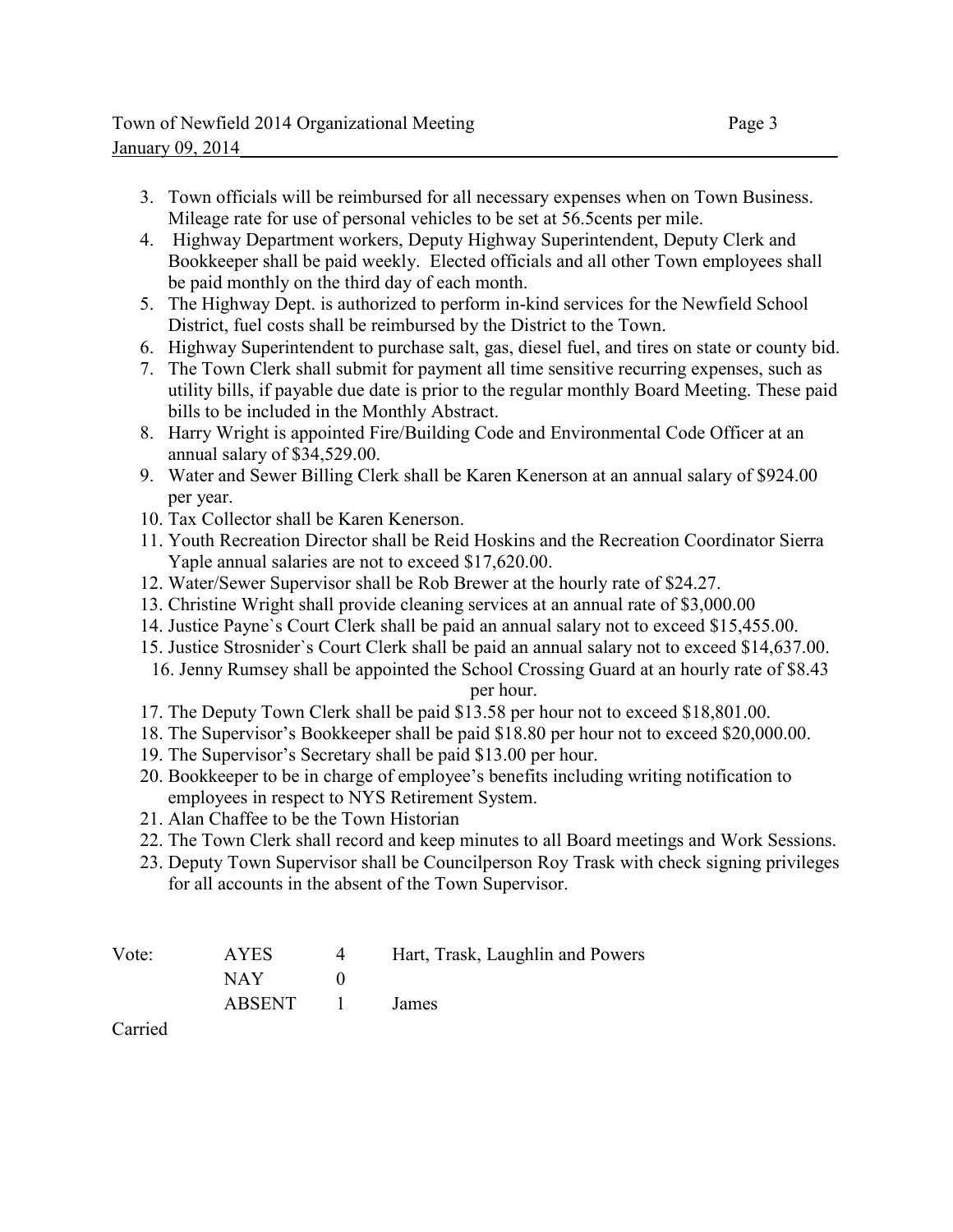Supervisor Hart read proposed Resolution No. 2-2014

# **Resolution No. 2 -2014 Designated Depository**

RESOLVED, that Tioga State Bank, a New York Bank, be and hereby is designated a depository of the Town of Newfield; and be it further

RESOLVED, that action alone, either of the following persons (individually and "Authorized Party"):

| Name         | Title           |
|--------------|-----------------|
| Jeffrey Hart | Town Supervisor |
| Roy Trask    | Councilperson   |

Be and hereby is authorized, directed and empowered, in the name and on behalf of the Depositor to represent and act in the legal financial interest of the Depositor as outlined by the Bank in the Deposit Account Certificate of Authorization.

Motion was made by Councilperson Laughlin to adopt Resolution No. 2-2014, seconded by Councilperson Powers.

Vote: AYES 4 Hart, Trask, Laughlin and Powers  $NAY$  0 ABSENT 1 James

Carried

Supervisor Hart read proposed Resolution No. 3-2014 as follows:

# **Resolution No. 3-2014 E Cash Management**

RESOLVED, that Tioga State Bank, a New York Bank, be and hereby is the designated depository of the Town of Newfield; and be it further

RESOLVED, that the following individual is herby designated as the administrator of the E-Cash Management Services being applied for:

Name Title

Jeffrey Hart Town Supervisor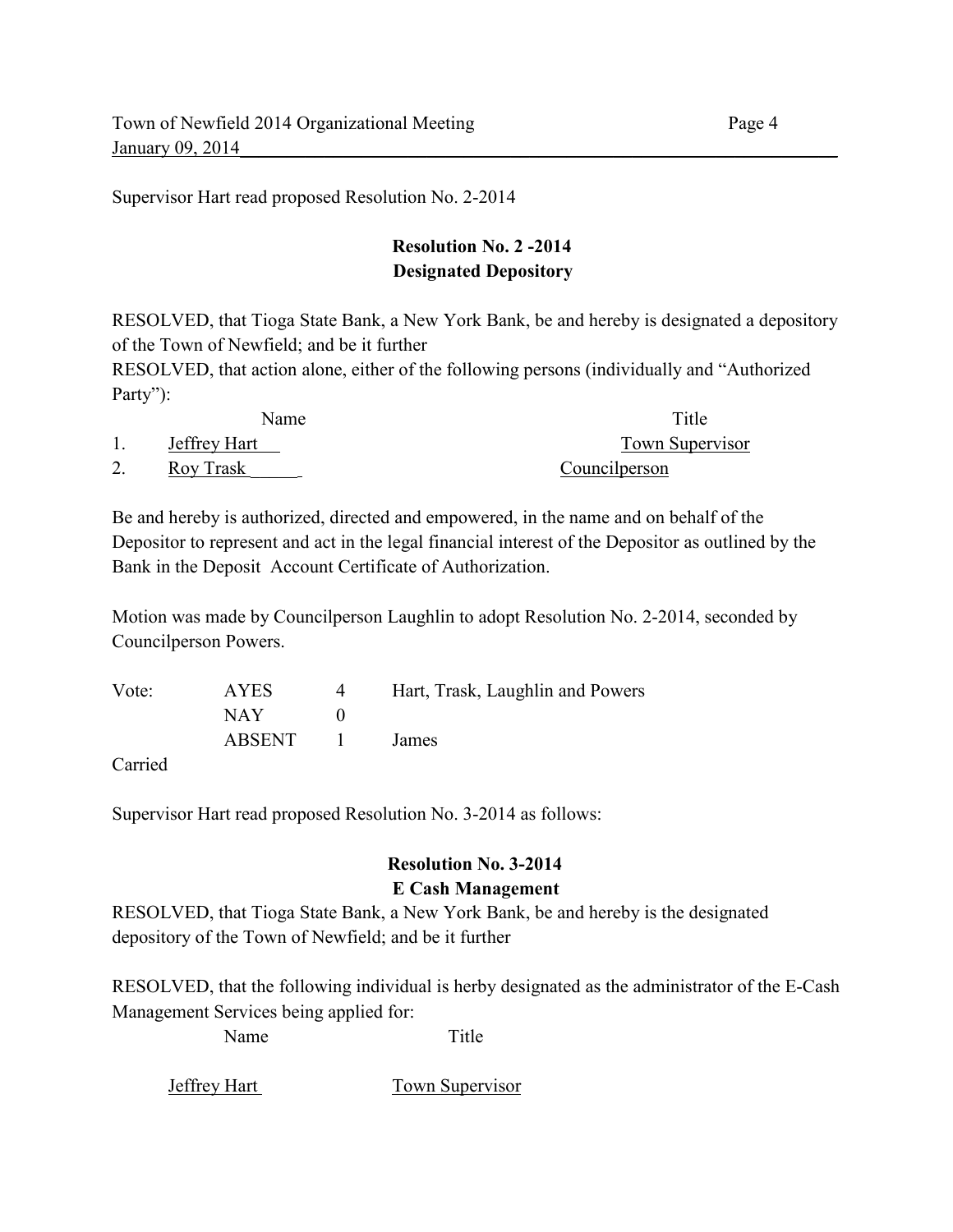Councilperson Trask to adopt Resolution No. 3-2014, seconded by Councilperson Laughlin. Vote: AYES 4 Hart, Trask, Laughlin and Powers NAY 0 ABSENT 1 James

Carried

Supervisor Hart read proposed Resolution No. 4- 2014 as follows:

# **Resolution No. 4 – 2014 Secretary Line Item**

BE IT RESOLVED that the Town Supervisor desires a Secretary and there is not a line item for this in the Town Budget; and be it further

RESOLVED that the Town Supervisor would like to make a line item for the Secretary to be A1220.12; and be it further

RESOLVED that the Town Supervisor would like to move \$1500.00 from Line A1220.1 to A1220.12.

Discussion: It was explained that until further funds could be found for a secretary, Supervisor Hart will move funds from his pay line to the new created line A1220.12 for a secretary.

Councilperson Trask to adopt Resolution No. 4-2014 seconded by Councilperson Powers. Vote: AYES 4 Hart, Trask, Laughlin and Powers

NAY 0 ABSENT 1 James

Carried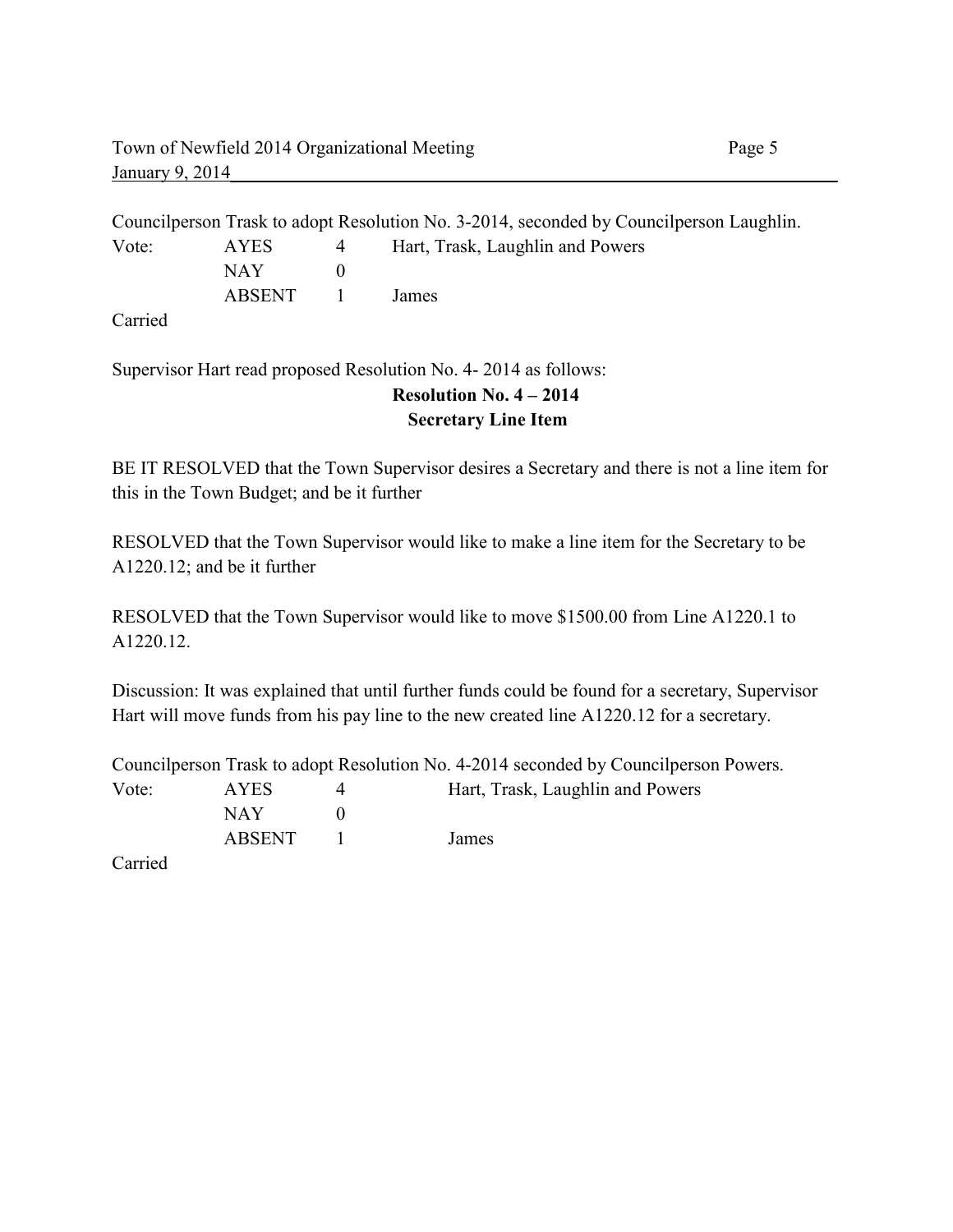## **Approval of the Retainer Agreement with Harris Beach PLLC**  Supervisor Hart read the Retainer Agreement as follows:

## **RETAINER AGREEMENT**

#### **between**

## **HARRIS BEACH PLLC**

#### **and**

#### **THE TOWN OF NEWFIELD, NEW YORK**

In consideration of the mutual promises set forth below, the parties agree as follows:

1. Harris Beach agrees to provide basic legal services and consultation with respect

to, among other things, the following matters:

- A. The Public Employees' Fair Employment Act (Taylor Law and Civil Service Law);
- B. Applicable federal and state discrimination laws;
- C. Labor and employment law issues arising from common law, and New York laws;
- D. Zoning law;
- E. The New York Town Law;
- F. Legal questions normally related to the operation of a Town Government, and Town Board;
- G. Environmental Law;
- H. Code enforcement;
- I. Subdivision;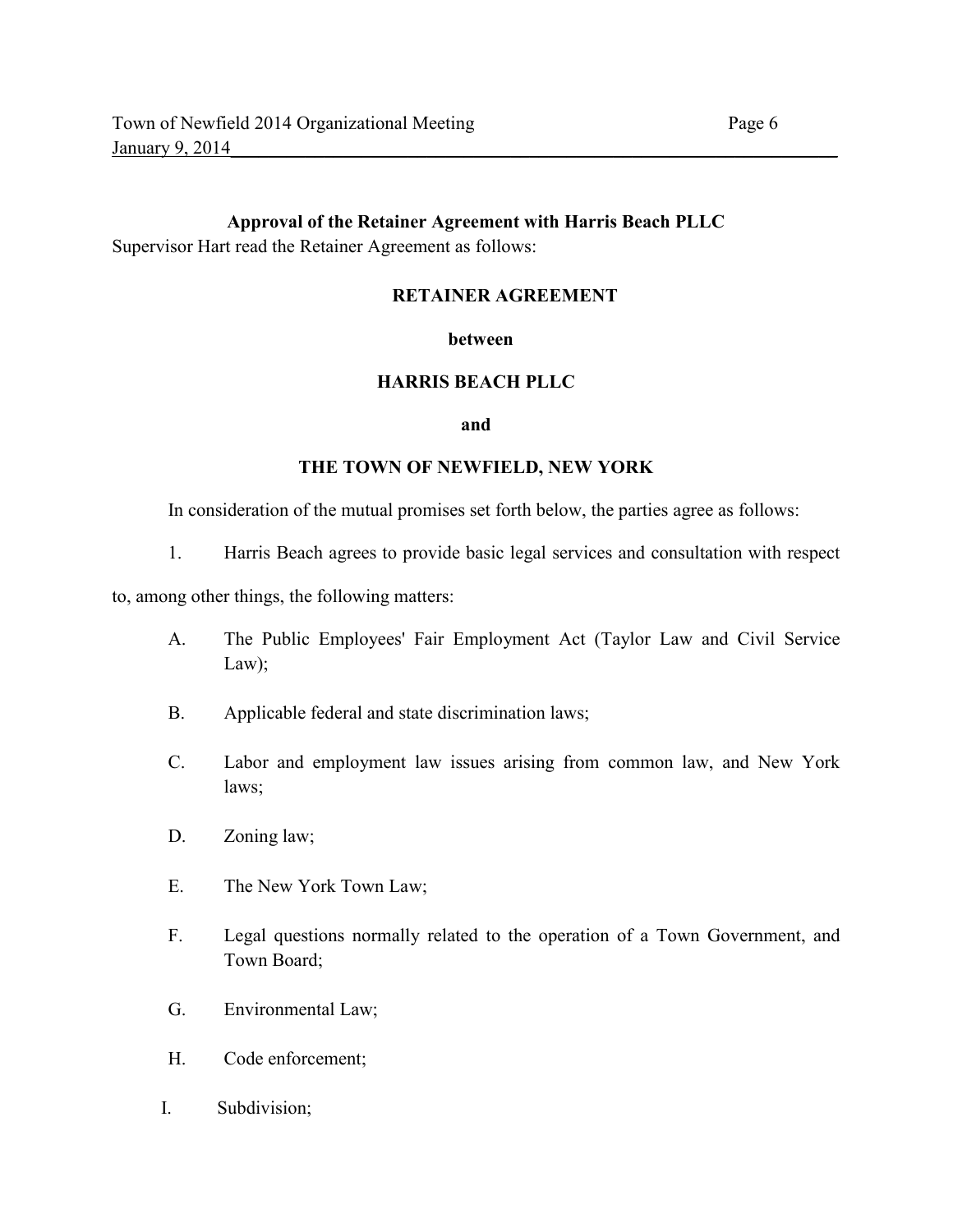- J. Bidding and Public contracts;
- K. Water districts;
- L. New legislation and codification;
- M. Resolutions, when needed.

"Basic Legal Services" is defined to mean rendering routine legal advice relative to subjects encompassed by the above; provided that any "special project" (defined to mean any litigation, court appearances, hearings, labor arbitration, attendance at meetings other than the regular monthly Board meeting, or any other matter requiring more than six (6) hours of legal work) will be separately billed on a project-by-project basis on a monthly basis at the rates hereinafter set forth.

2. Harris Beach shall provide the Basic Legal Services on an as needed basis, and to have an attorney attend one Town Board Meeting per month.

3. The Town agrees to pay a monthly fee of \$2,286.00 per month for Basic Legal Services beginning January 1, 2014 and continuing through December 31, 2014. Special projects shall be billed by separate monthly invoice at the rate of \$219.30/hour for partners and \$153 - \$188.70/hour for associates (depending on years of experience).

Dated: January 9, 2014

#### Discussion:

Supervisor Hart asked if would be normal to have a termination notice included in the agreement. Atty. Hooks responded that a termination notice was not necessary. If either party were dissatisfied the contact could be terminated.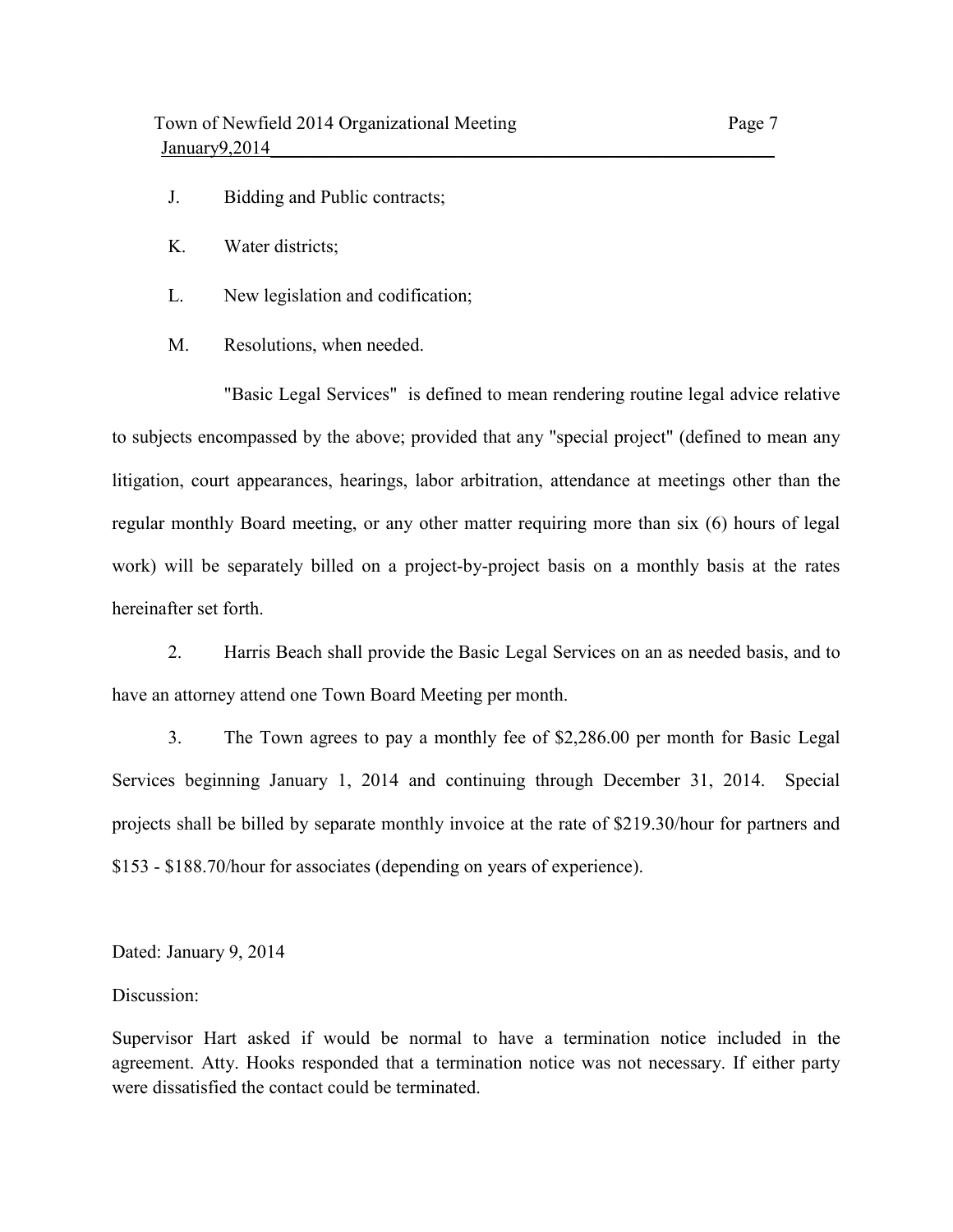Councilperson Laughlin offered a motion to approve the signing of the Retainer Agreement seconded by Councilperson Powers.

| Vote:           | YEAS   |              | Hart, Trask, Laughlin and Powers |
|-----------------|--------|--------------|----------------------------------|
|                 | NAY.   |              |                                  |
|                 | ABSENT | $\mathbf{1}$ | <b>James</b>                     |
| $\sim$ $\sim$ 1 |        |              |                                  |

Carried

### **New Business**

Mark Sidle from the Collective Bargaining Unit at the Highway Barns and Stephanie Engster Union Agent came before the Board with concerns about the new health insurance. It was decided this topic would be discussed during Executive Session.

### **Old Business**

Councilperson Trask gave an update concerning the Last Mile Broadband. Councilperson Trask has spoken to Chuck Bartosh from Clarity Connect. Clarity Connect is working to put together the Broadband system for Newfield and other Towns who are associated with the grant that was received. Mr. Bartosh shared that Clarity Connect is using its own funds to begin work on the project in order to get the system up. The grant was approved, but the contract has not been signed in order to release funds. Mr. Bartosh believes this should happen within the next six months. Councilperson Trask stated that the residents of Newfield have not signed on with Clarity Connect, possibly due to lack of publicity. Councilperson Trask would like to anyone who has interest in broadband service to contact Clarity Connect and sign up. The first tower is nearly completed up on Jackson Hollow and Van Kirk Roads. That tower will provide service for about 150 homes within a radius of half a mile. Once pockets of interest begin development the Town has an obligation to assist in the purchase of six poles. As interest develops in an area, a pole can be placed and then hooked into the system. Councilperson Trask added that since Clarity Connect is using its funds until the State signs the contract to release the funds, this project will be done one pole at time. He will keep everyone updated as it goes along. He encouraged anyone who has interest to contact Clarity Confect's Website to show interest.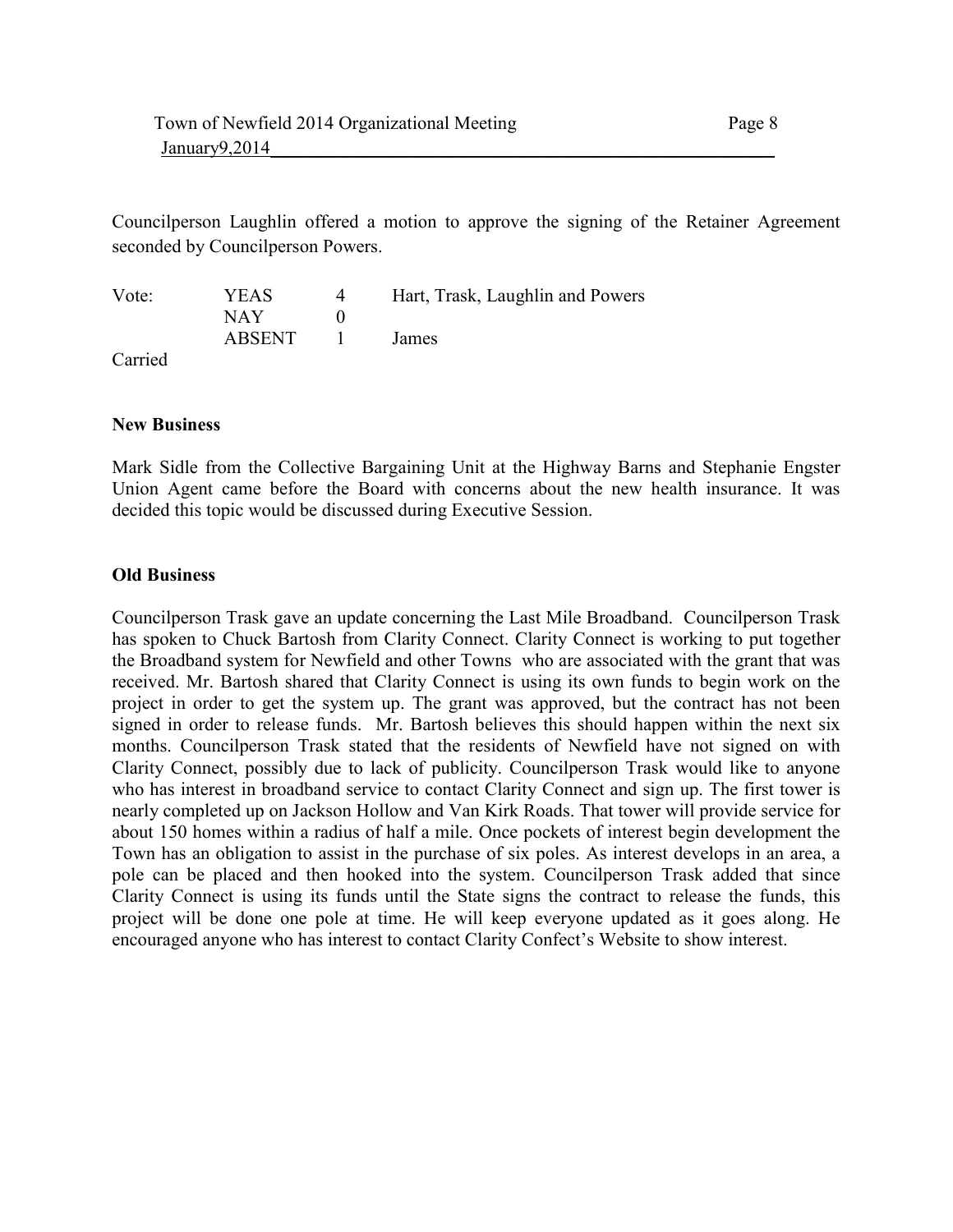### **Approval of January 2014 and end December 2013 Bills**

Motion was made by Councilperson Laughlin to approve the payments, seconded by Councilperson Trask. The Board authorized to the payments of the following amounts: Abstract 13 of 2013

| General Fund           | \$19,055.17 |
|------------------------|-------------|
| <b>Recreation Fund</b> | \$286.97    |
| <b>Highway Fund</b>    | \$37,607.72 |
| Street light Fund      | \$8.27      |
| Sewer Fund             | \$242.31    |
| Water District 1Fund   | \$4,141.22  |
| Water District 2 Fund  | \$3,507.08  |

## Abstract 1 of 2014

| General Fund           | \$51,959.47 |
|------------------------|-------------|
| <b>Recreation Fund</b> | \$353.58    |
| <b>Highway Fund</b>    | \$76.36     |
| Street light Fund      | \$969.73    |
| Sewer Fund             | \$1,380.00  |
| Water District 1Fund   | \$558.50    |
| Water District 2 Fund  | \$423.50    |
| Trust and Agency       | \$150.86    |

Vouchers were audited by Councilpersons Laughlin and Trask.

| Vote: AYES    | Hart, Trask, Laughlin, Powers |
|---------------|-------------------------------|
| NAY.          |                               |
| <b>ABSENT</b> | James                         |

Carried

## **Work Session**

The next Work Session is scheduled January  $30<sup>th</sup>$  at 7:00 p.m. Agenda items to be discussed: Employee Policy Code of Ethics Fee Structure for Road Preservation Law

Supervisor Hart's closing remark to the Board and attendees were his New Year's Resolutions: